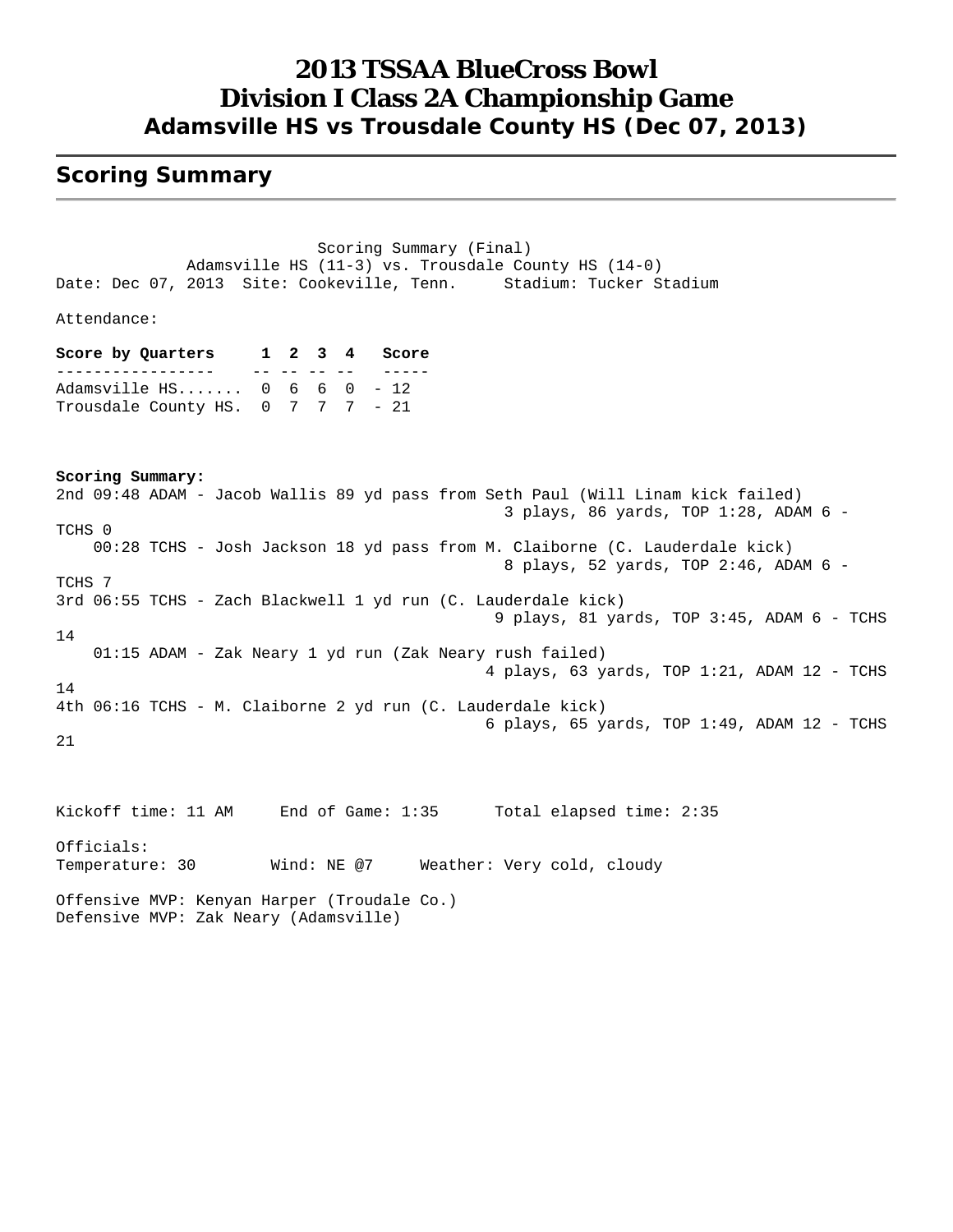## **Team Statistics**

|                                 |                | Team Statistics (Final) |
|---------------------------------|----------------|-------------------------|
|                                 | <b>ADAM</b>    | TCHS                    |
| FIRST DOWNS                     | 13             | 19                      |
| Rushing                         | 8              | 14                      |
| Passing                         | 3              | 3                       |
| Penalty                         | $\overline{2}$ | $\overline{2}$          |
| NET YARDS RUSHING               | 91             | 261                     |
| Rushing Attempts                | 32             | 54                      |
| Average Per Rush                | 2.8            | 4.8                     |
| Rushing Touchdowns              | $\mathbf{1}$   | $\overline{2}$          |
| Yards Gained Rushing            | 142            | 307                     |
| Yards Lost Rushing              | 51             | 46                      |
| NET YARDS PASSING               | 141            | 73                      |
| Completions-Attempts-Int        | $7 - 16 - 2$   | $3 - 11 - 1$            |
| Average Per Attempt             | 8.8            | 6.6                     |
| Average Per Completion          | 20.1           | 24.3                    |
| Passing Touchdowns              | $\mathbf{1}$   | $\mathbf{1}$            |
| TOTAL OFFENSE YARDS             | 232            | 334                     |
| Total offense plays             | 48             | 65                      |
| Average Gain Per Play           | $4.8$          | 5.1                     |
| Fumbles: Number-Lost            | $1 - 0$        | $2 - 2$                 |
| Penalties: Number-Yards         | $5 - 34$       | $4 - 49$                |
| PUNTS-YARDS                     | $5 - 147$      | $1 - 30$                |
| Average Yards Per Punt          | 29.4           | 30.0                    |
| Net Yards Per Punt<br>Inside 20 | 23.6<br>1      | 32.0                    |
| 50+ Yards                       | 0              | 0<br>0                  |
| Touchbacks                      | 0              | 0                       |
| Fair catch                      | 0              | 0                       |
| KICKOFFS-YARDS                  | $3 - 84$       | $4 - 114$               |
| Average Yards Per Kickoff       | 28.0           | 28.5                    |
| Net Yards Per Kickoff           | 25.3           | 19.2                    |
| Touchbacks                      | 0              | 0                       |
| Punt returns: Number-Yards-TD.  | $1 - -2 - 0$   | $1 - 29 - 0$            |
| Average Per Return              | $-2.0$         | 29.0                    |
| Kickoff returns: Number-Yds-TD  | $3 - 37 - 0$   | $3 - 8 - 0$             |
| Average Per Return              | 12.3           | 2.7                     |
| Interceptions: Number-Yds-TD    | $1 - 27 - 0$   | $2 - 62 - 0$            |
| Fumble Returns: Number-Yds-TD.  | $1 - 25 - 0$   | $0 - 0 - 0$             |
| Miscellaneous Yards             | 0              | 0                       |
| Possession Time                 | 21:44          | 26:16                   |
| 1st Quarter                     | 4:29           | 7:31                    |
| 2nd Quarter                     | 5:40           | 6:20                    |
| 3rd Quarter                     | 4:46           | 7:14                    |
| 4th Quarter                     | 6:49           | 5:11                    |
| Third-Down Conversions          | 6 of 11        | 8 of 13                 |
| Fourth-Down Conversions         | $0$ of $0$     | $0$ of $3$              |
| Red-Zone Scores-Chances         | $1 - 3$        | $3 - 4$                 |
| Touchdowns                      | $1 - 3$        | $3 - 4$                 |
| Field goals                     | $0 - 3$        | $0 - 4$                 |
| Sacks By: Number-Yards          | $2 - 21$       | $5 - 37$                |
| PAT Kicks                       | $0 - 1$        | $3 - 3$                 |
| Field Goals                     | $0 - 0$        | $0 - 0$                 |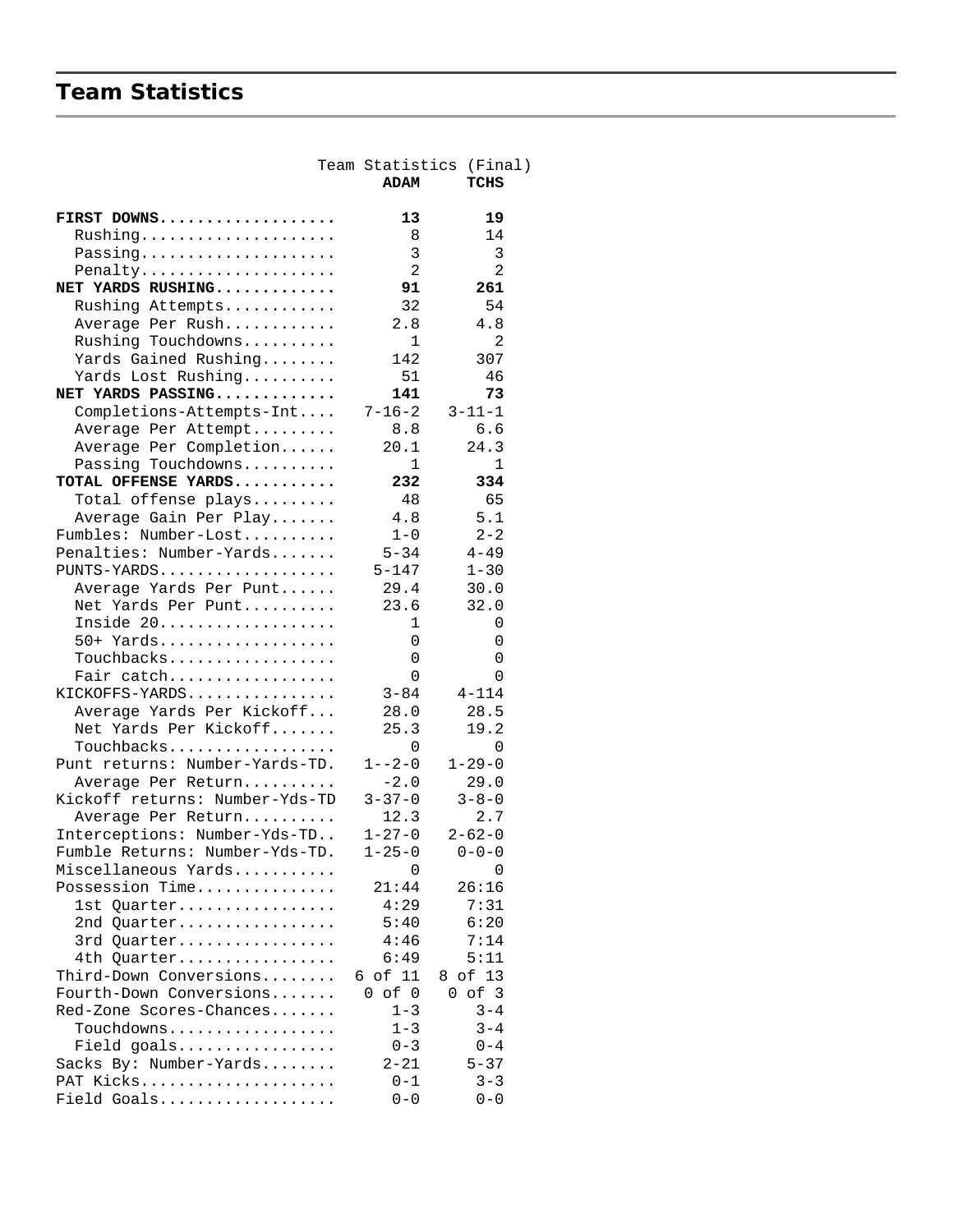## **Individual Statistics**

Individual Statistics (Final)

### **Adamsville HS**

|                                                         | No Gain Loss                 |                              |             |  | Net TD Lg Avg    |                          |    |
|---------------------------------------------------------|------------------------------|------------------------------|-------------|--|------------------|--------------------------|----|
| Zak Neary                                               | 22 133 23 110 1 35 5.0       |                              |             |  |                  |                          |    |
| Jacob Wallis                                            | $\mathbf{1}$                 | $\overline{0}$               | $0\qquad 0$ |  | $0 \t 0 \t 0.0$  |                          |    |
| Seth Paul                                               | 99                           |                              | $28 - 19$   |  | $0 \t 4 \t -2.1$ |                          |    |
| Totals                                                  | 32 142 51 91                 |                              |             |  | 1352.8           |                          |    |
| Passing                                                 | Cmp-Att-Int Yds TD Long Sack |                              |             |  |                  |                          |    |
| Seth Paul                                               | 7-16-2 141 1 89              |                              |             |  |                  |                          | 4  |
| Zak Neary                                               |                              | $0 - 0 - 0$ 0 0              |             |  | $\overline{0}$   | $\overline{\phantom{a}}$ |    |
| Totals                                                  |                              | $7-16-2$ 141 1 89 5          |             |  |                  |                          |    |
| Receiving No. Yds TD Long                               |                              |                              |             |  |                  |                          |    |
| ---------<br>Jacob Wallis                               |                              | 3 95 1 89                    |             |  |                  |                          |    |
| Zak Neary                                               | 2 24 0 15                    |                              |             |  |                  |                          |    |
| Ross Burcham                                            | 1 13 0 13                    |                              |             |  |                  |                          |    |
| Luke Kiser                                              | $1 \quad 9 \quad 0 \quad 9$  |                              |             |  |                  |                          |    |
| Totals                                                  |                              | 7 141 1 89                   |             |  |                  |                          |    |
| Punting                                                 | No. Yds Avg Long In20        |                              |             |  |                  |                          | TВ |
| . _ _ _ _ _ _ _ _ _ .                                   | 5 147 29.4 42 1              | ---------------------------- |             |  |                  |                          | 0  |
| Ross Burcham                                            |                              |                              |             |  |                  |                          |    |
| Totals                                                  | 5 147 29.4 42                |                              |             |  |                  | 1                        | 0  |
|                                                         |                              | Punts Kickoffs Intercept     |             |  |                  |                          |    |
| All Returns Mo.Yds.Lg No.Yds.Lg No.Yds.Lg<br>---------- |                              |                              |             |  |                  |                          |    |
| Jacob Wallis 1 -2 0                                     | .                            |                              |             |  | 1 36 36 0        | 0                        | 0  |
| Zak Neary 0 0 0 0 0 0 1 27 27                           |                              |                              |             |  |                  |                          |    |
| Bradly Parmely 0 0 0 1 0 0 0 0 0                        |                              |                              |             |  |                  |                          |    |
|                                                         |                              |                              |             |  |                  |                          |    |
| $Totals$ $1 -2 0$                                       |                              |                              |             |  | 3 37 36 1 27 27  |                          |    |
| Field goal attempts                                     |                              |                              |             |  |                  |                          |    |

| Kickoffs |              | No. Yds TB OB Avg |  |             |
|----------|--------------|-------------------|--|-------------|
|          | Ross Burcham |                   |  | 84 0 0 28.0 |

## **Trousdale County HS**

| Rushing<br>. _ _ _ _ _ _ _ _ _ _ _                                                                                             | No Gain Loss Net TD Lg Avg   |                |                |    |  |             |                |
|--------------------------------------------------------------------------------------------------------------------------------|------------------------------|----------------|----------------|----|--|-------------|----------------|
| Kenyan Harper 24 187 10 177 0 28 7.4                                                                                           |                              |                |                |    |  |             |                |
| Zach Blackwell 10                                                                                                              | 49                           | $\overline{0}$ |                |    |  | 49 1 24 4.9 |                |
|                                                                                                                                |                              |                |                |    |  |             |                |
| Chase Dallas 7 25 0 25 0 8 3.6<br>M. Claiborne 11 46 35 11 1 14 1.0<br>TEAM 2 0 1 -1 0 0 -0.5<br>Totals 54 307 46 261 2 28 4.8 |                              |                |                |    |  |             |                |
|                                                                                                                                |                              |                |                |    |  |             |                |
|                                                                                                                                |                              |                |                |    |  |             |                |
| Passing                                                                                                                        | Cmp-Att-Int Yds TD Long Sack |                |                |    |  |             |                |
| M. Claiborne 3-11-1 73 1 33                                                                                                    |                              |                |                |    |  |             | 2              |
| Totals                                                                                                                         | $3 - 11 - 1$                 |                | 73 1 33        |    |  |             | $\overline{2}$ |
| Receiving No. Yds TD Long<br>. _ _ _ _ _ _ _ _ _ _ _ _ _ _                                                                     |                              |                |                |    |  |             |                |
| Kenyan Harper                                                                                                                  | 2 55 0 33                    |                |                |    |  |             |                |
| Josh Jackson                                                                                                                   | $1 \t18$                     |                | $\overline{1}$ | 18 |  |             |                |
| Totals                                                                                                                         | 3 73 1 33                    |                |                |    |  |             |                |
| Punting<br>. _ _ _ _ _ _ _ _ _ _                                                                                               | No. Yds Avg Long In20        |                |                |    |  |             | TВ             |
| C. Lauderdale 1 30 30.0 30 0                                                                                                   |                              |                |                |    |  |             |                |
| Totals                                                                                                                         | 1 30 30.0 30                 |                |                |    |  | $\Omega$    |                |
|                                                                                                                                | Punts Kickoffs Intercept     |                |                |    |  |             |                |
| All Returns Mo.Yds.Lg No.Yds.Lg No.Yds.Lg                                                                                      |                              |                |                |    |  |             |                |
| Kenyan Harper 1 29 29 0 0 0 1 44 44                                                                                            |                              |                |                |    |  |             |                |
|                                                                                                                                |                              |                |                |    |  |             |                |
| Taidrian Seay 0 0 0 1 0 0 0 0 0                                                                                                |                              |                |                |    |  |             |                |
| Zach Blackwell 0 0 0 1 8 8 1 18 18                                                                                             |                              |                |                |    |  |             |                |
| Totals 1 29 29 3 8 8                                                                                                           |                              |                |                |    |  | 2 62 44     |                |
| Field goal attempts                                                                                                            |                              |                |                |    |  |             |                |

| Kickoffs       |              | No. Yds TB OB Avg |  |             |
|----------------|--------------|-------------------|--|-------------|
| C. Lauderdale  | 2            |                   |  | 59 0 0 19.7 |
| Ricky Harrison | $\mathbb{1}$ | 55 0              |  | 0, 55.0     |

**FUMBLES:** Adamsville HS-Seth Paul 1-0. Trousdale County HS-Kenyan Harper 1-1; M. Claiborne 1-1.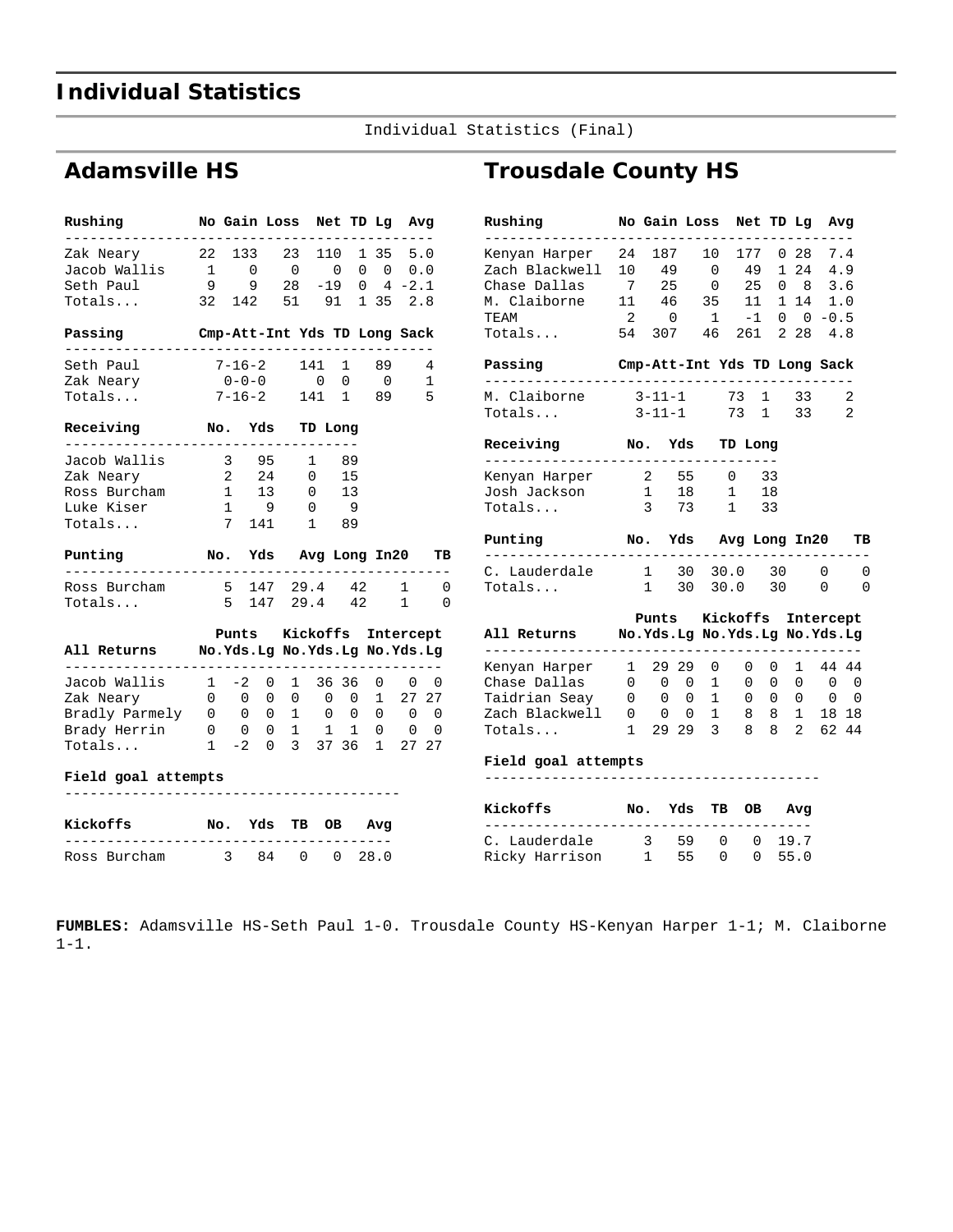## **Drive Chart**

|                                                              |              |       |                                                                                  |                          |             |                                  | Drive Chart (Final) |                         |                           |       |
|--------------------------------------------------------------|--------------|-------|----------------------------------------------------------------------------------|--------------------------|-------------|----------------------------------|---------------------|-------------------------|---------------------------|-------|
|                                                              |              |       | Drive Started                                                                    |                          |             | Drive Ended                      |                     |                         | <b>Consumed</b>           |       |
| Team                                                         |              |       |                                                                                  |                          |             | Qtr Spot Time Obtained Spot Time |                     |                         | How Lost Pl-Yds           | TOP   |
| ADAM                                                         | lst A38      |       | $10:51$ Fumble                                                                   |                          |             | T44 06:22 Punt                   |                     |                         | $9 - 18$                  | 4:29  |
| ADAM                                                         | 2nd A14      | 11:16 | Downs                                                                            |                          | T00         |                                  | 09:48 *TOUCHDOWN    |                         | $3 - 86$                  | 1:28  |
| ADAM                                                         | 2nd A37      | 06:58 | Downs                                                                            |                          | A39         | 03:14                            | Punt                |                         | $6 - 2$                   | 3:44  |
| ADAM                                                         | 2nd A41      | 00:28 | Kickoff                                                                          |                          | T20         | 00:00                            |                     |                         | End of $half$ 4-39        | 0:28# |
| ADAM                                                         | 3rd A39      | 12:00 | Kickoff                                                                          |                          | A44         | 10:40                            | Punt                |                         | $3 - 5$                   | 1:20  |
| ADAM                                                         | 3rd A42      | 06:55 | Kickoff                                                                          |                          | T34         | 04:50                            |                     |                         | Interception 6-24         | 2:05  |
| ADAM                                                         | 3rd A37      | 02:36 | Fumble                                                                           |                          | T00         |                                  |                     |                         | $01:15$ *TOUCHDOWN $4-63$ | 1:21# |
| ADAM                                                         | 4th A48      | 11:52 | Punt                                                                             |                          | A50         | 08:05                            | <b>Punt</b>         |                         | $6 - 2$                   | 3:47  |
| ADAM                                                         | 4th A41      | 06:16 |                                                                                  | Kickoff                  | A22         | 04:15                            |                     |                         | Punt 3--19                | 2:01  |
| ADAM                                                         | 4th T37      | 02:38 |                                                                                  | Interception             | T07         |                                  |                     |                         | 01:37 Interception 4-30   | 1:01# |
| TCHS                                                         | $1st$ T $34$ | 12:00 | Kickoff                                                                          |                          | A38         | 10:51                            | Fumble              |                         | $3 - 28$                  | 1:09  |
| $\operatorname{\mathsf{TCHS}}$                               | 1st T28      | 06:22 | Punt                                                                             |                          | A14         | 11:16                            | Downs               |                         | $15 - 58$                 | 7:06# |
| TCHS                                                         | 2nd T36      | 09:48 | Kickoff                                                                          |                          | A37         | 06:58                            | Downs               |                         | $8 - 27$                  | 2:50  |
| TCHS                                                         | 2nd T48      | 03:14 | Punt                                                                             |                          | A00         |                                  | 00:28 *TOUCHDOWN    |                         | $8 - 52$                  | 2:46# |
| $\operatorname{\mathsf{TCHS}}$                               | 3rd T40      | 12:00 |                                                                                  | Possession               | T40         | 12:00                            | Kickoff             |                         | $0 - 0$                   | 0:00  |
| TCHS                                                         | 3rd T19      | 10:40 | Punt                                                                             |                          | A00         |                                  | 06:55 *TOUCHDOWN    |                         | $9 - 81$                  | 3:45# |
| TCHS                                                         | 3rd T44      | 04:50 |                                                                                  | Interception             | A38         | 02:36                            | Fumble              |                         | $4 - 18$                  | 2:14  |
| TCHS                                                         | 3rd T34      | 01:15 |                                                                                  |                          | T20         | 11:52                            | Punt                |                         | $3 - -14$                 | 1:23  |
| TCHS                                                         | 4th T35      | 08:05 | Punt                                                                             | Kickoff<br>Punt          | A00         |                                  |                     |                         | $06:16 * TOUCHDOWN 6-65$  | 1:49# |
| TCHS                                                         | 4th T41      | 04:15 |                                                                                  | Punt                     | A43         |                                  |                     |                         | 02:38 Interception 5-16   | 1:37  |
| TCHS                                                         | 4th T44      | 01:37 |                                                                                  | Interception T50         |             |                                  |                     |                         | $00:00$ End of half $4-6$ | 1:37  |
| ADAM                                                         |              |       | 1st                                                                              | 2nd                      | 3rd         | 4th                              | lst                 | 2nd                     |                           |       |
|                                                              |              |       | Qtr                                                                              | Qtr                      | Qtr         | Qtr                              | Half Half           |                         | Total                     |       |
| Time of possession 04:29 05:40 04:46 06:49                   |              |       |                                                                                  |                          |             |                                  |                     | $10:09$ $11:35$ $21:44$ |                           |       |
| 3rd Down Conversions                                         |              |       |                                                                                  |                          |             | $1/2$ $1/3$                      | $4/6$ 2/5           |                         | 6/11                      |       |
| Avg Field Position                                           |              |       |                                                                                  |                          |             | A39 A50                          |                     | A32 A45                 | A40                       |       |
| 4th Down Conversions                                         |              |       | $\begin{array}{ccc} 2/3 & 2/3 \ \text{A}38 & \text{A}30 \ 0/0 & 0/0 \end{array}$ |                          | 0/0         | 0/0                              | $0/0$ $0/0$         |                         | 0/0                       |       |
| TCHS                                                         |              |       | 1st                                                                              | 2nd                      | 3rd         | 4th                              | lst                 | 2nd                     |                           |       |
|                                                              |              |       | Qtr                                                                              | Qtr<br>----------------- | Qtr         | Qtr                              | Half Half           | ---------               | Total                     |       |
| Time of possession 07:31 06:20 07:14 05:11 13:51 12:25 26:16 |              |       |                                                                                  |                          |             |                                  |                     |                         |                           |       |
| 3rd Down Conversions                                         |              |       | 2/3                                                                              | 3/5                      | $2/3$ $1/2$ |                                  |                     | $5/8$ $3/5$             | 8/13                      |       |
| Avg Field Position                                           |              |       | T31                                                                              | T42                      | T32         | T40                              | T36                 | T36                     | T36                       |       |
| 4th Down Conversions                                         |              |       | 0/0                                                                              | 0/2                      | 0/0         | 0/1                              | 0/2                 | 0/1                     | 0/3                       |       |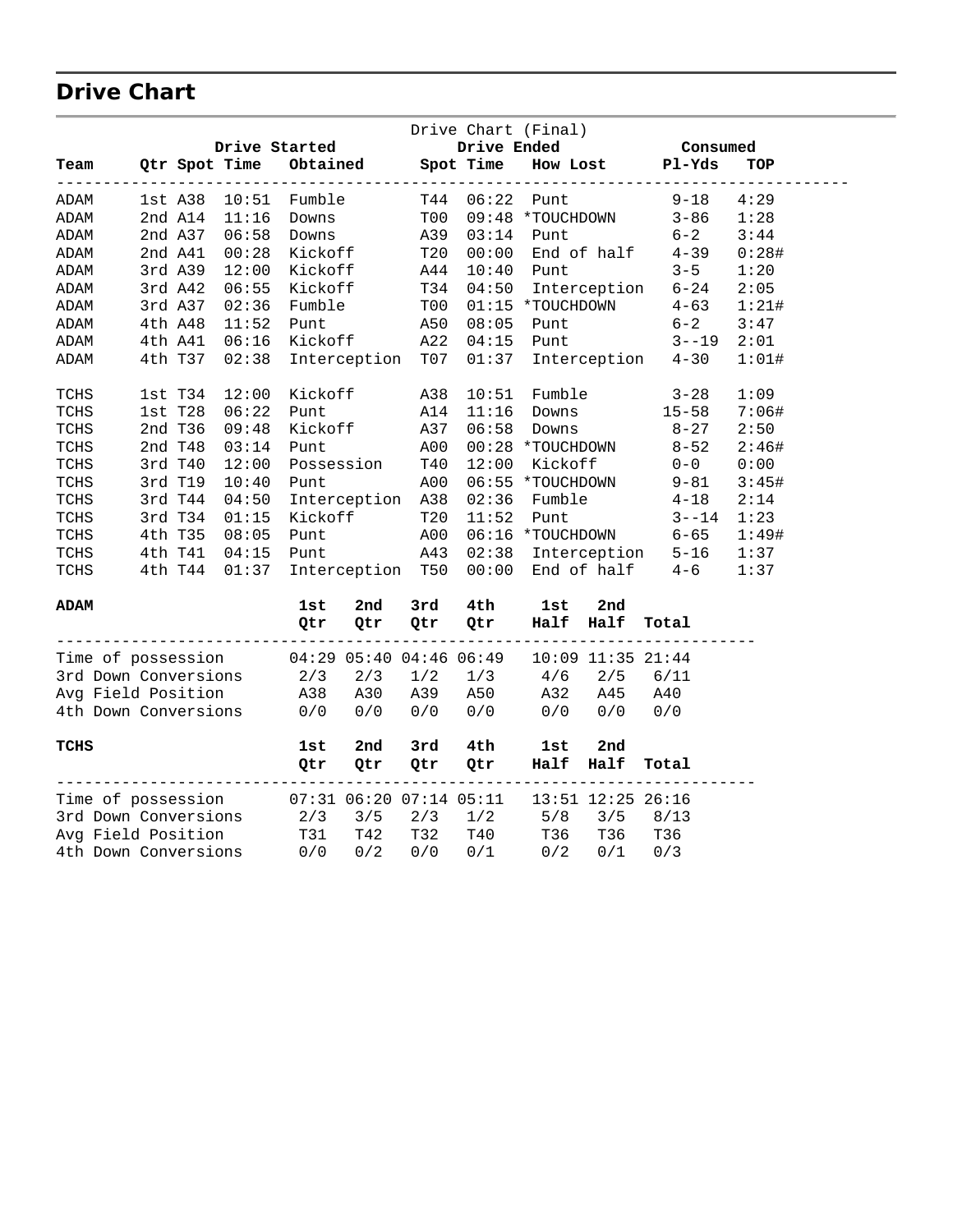#### Drive Chart (By Quarter)

|      |         |               |                                        |     |         | Drive Started Drive Ended Consumed |                                             |       |
|------|---------|---------------|----------------------------------------|-----|---------|------------------------------------|---------------------------------------------|-------|
|      |         |               | Team Qtr Spot Time Obtained Spot Time  |     |         | How Lost Pl-Yds                    |                                             | TOP   |
| TCHS |         |               | -------------<br>1st T34 12:00 Kickoff |     | ------- | A38 10:51 Fumble                   | - - - - - - - - - - - - - - - -<br>$3 - 28$ | 1:09  |
| ADAM |         | 1st A38 10:51 | Fumble                                 | T44 | 06:22   | Punt 9-18                          |                                             | 4:29  |
| TCHS | 1st T28 | 06:22         | Punt                                   | A14 | 11:16   |                                    |                                             | 7:06# |
| ADAM | 2nd A14 | 11:16         | Downs                                  | T00 |         | 09:48 *TOUCHDOWN                   | 3-86                                        | 1:28  |
| TCHS | 2nd T36 | 09:48         | Kickoff                                | A37 | 06:58   | Downs                              | $8 - 27$                                    | 2:50  |
| ADAM | 2nd A37 | 06:58         | Downs                                  | A39 | 03:14   | <b>Punt</b>                        | $6 - 2$                                     | 3:44  |
| TCHS | 2nd T48 | 03:14         | Punt                                   | A00 |         | 00:28 *TOUCHDOWN                   | $8 - 52$                                    | 2:46# |
| ADAM | 2nd A41 | 00:28         | Kickoff                                | T20 | 00:00   | End of half                        | $4 - 39$                                    | 0:28# |
| TCHS | 3rd T40 |               | 12:00 Possession                       | T40 | 12:00   | Kickoff 0-0                        |                                             | 0:00  |
| ADAM | 3rd A39 | 12:00         | Kickoff                                | A44 | 10:40   | Punt                               | $3 - 5$                                     | 1:20  |
| TCHS | 3rd T19 | 10:40         | Punt                                   | A00 |         | 06:55 *TOUCHDOWN                   | $9 - 81$                                    | 3:45# |
| ADAM | 3rd A42 | 06:55         | Kickoff                                | T34 |         | 04:50 Interception 6-24            |                                             | 2:05  |
| TCHS | 3rd T44 | 04:50         | Interception                           | A38 | 02:36   | Fumble 4-18                        |                                             | 2:14  |
| ADAM | 3rd A37 | 02:36         | Fumble                                 | T00 |         | $01:15$ *TOUCHDOWN 4-63            |                                             | 1:21# |
| TCHS | 3rd T34 | 01:15         | Kickoff                                | T20 | 11:52   | <b>Punt</b>                        | $3 - -14$                                   | 1:23  |
| ADAM | 4th A48 | 11:52         | Punt                                   | A50 | 08:05   | <b>Punt</b>                        | $6 - 2$                                     | 3:47  |
| TCHS | 4th T35 | 08:05         | Punt                                   | A00 | 06:16   | *TOUCHDOWN                         | $6 - 65$                                    | 1:49# |
| ADAM | 4th A41 | 06:16         | Kickoff                                | A22 | 04:15   | Punt 3--19                         |                                             | 2:01  |
| TCHS | 4th T41 | 04:15         | Punt                                   | A43 |         | 02:38 Interception                 | $5 - 16$                                    | 1:37  |
| ADAM | 4th T37 | 02:38         | Interception                           | T07 |         | 01:37 Interception 4-30            |                                             | 1:01# |
| TCHS | 4th T44 | 01:37         | Interception                           | T50 | 00:00   | End of half                        | $4 - 6$                                     | 1:37  |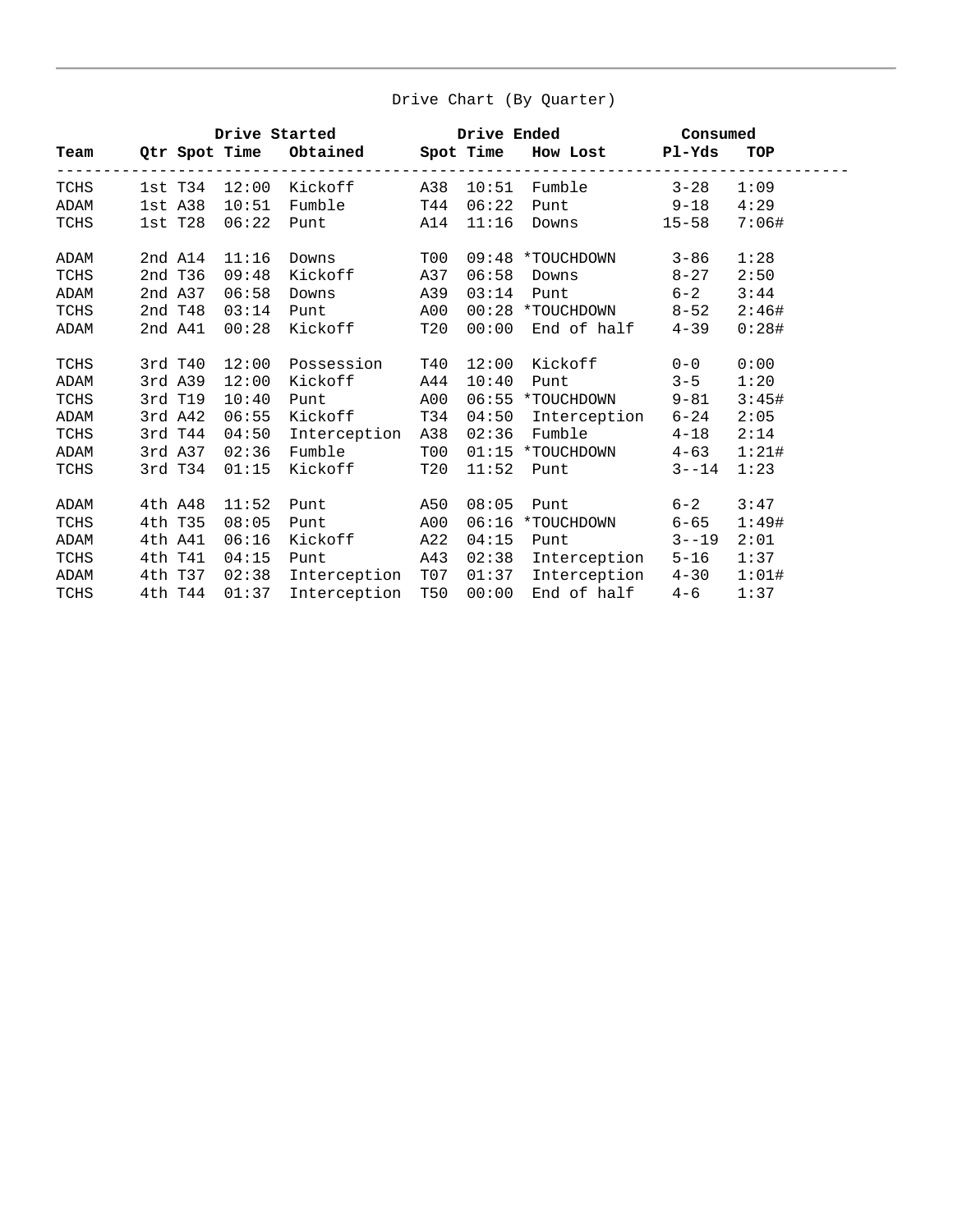## **Defensive Statistics**

|     | Adamsville HS       |                |                 |       |           |   |          |          |   |                                             |   |
|-----|---------------------|----------------|-----------------|-------|-----------|---|----------|----------|---|---------------------------------------------|---|
|     | ## Player           | Solo           | Ast             | Tot   |           |   |          |          |   | TFL/Yds FF FR-Yd Intc BrUp Blkd Sack/Yds QH |   |
|     | 32 Jacob Dengler    | 9              |                 | 210.0 | 1.0/8     |   |          |          |   |                                             |   |
| 17  | Ross Burcham        | 8              | 1               | 8.5   | 1.0/1     | 1 |          |          | 1 |                                             |   |
| 7   | Zak Neary           | 6              | 2               | 7.0   | 4.5/25    | 1 | $1 - 0$  | $1 - 27$ |   | 2.0/21                                      |   |
| 30  | Chris Bernier       | 5              | $\mathbf{1}$    | 5.5   |           |   |          |          |   |                                             |   |
| 2   | Jacob Wallis        | 4              |                 | 4.0   |           |   |          |          | 2 |                                             |   |
| 9   | Chris Irons         | 3              | 2               | 4.0   |           |   |          |          |   |                                             |   |
|     | 24 Hutch Hefner     | 3              | 2               | 4.0   |           |   |          |          |   |                                             |   |
| 5   | Luke Kiser          | $\overline{2}$ | $\mathbf{1}$    | 2.5   | 1.0/2     |   | $1 - 25$ |          |   |                                             |   |
| 77  | Blake Sweat         | 2              |                 | 2.0   | 1.0/5     |   |          |          |   |                                             |   |
| 22  | Austin Cotner       | 2              |                 | 2.0   |           |   |          |          |   |                                             |   |
| 80  | Dustin Wilson       | $\mathbf{1}$   | 1.              | 1.5   |           |   |          |          |   |                                             |   |
|     | 55 Dylan Sweat      | $\mathbf{1}$   | $\mathbf{1}$    | 1.5   | 0.5/0     |   |          |          |   |                                             | 1 |
| 13  | Chase Burdette      | $\mathbf 1$    |                 | 1.0   |           |   |          |          |   |                                             |   |
|     | 53 F. Jarnigan      | $\mathbf{1}$   |                 | 1.0   |           |   |          |          |   |                                             |   |
| 6   | Tanner Pyron        |                | 1               | 0.5   |           |   |          |          |   |                                             |   |
|     | Trousdale County HS |                |                 |       |           |   |          |          |   |                                             |   |
|     | ## Player           | Solo           | Ast             | Tot   |           |   |          |          |   | TFL/Yds FF FR-Yd Intc BrUp Blkd Sack/Yds QH |   |
| 9   | Seth Holder         | 7              |                 | 8.0   | 2.0/14    |   |          |          |   | 1.0/10                                      |   |
| 50  | James Kelley        | 7              |                 | 7.0   | 1.0/4     |   |          |          |   | 1.0/4                                       |   |
| 4   | Taidrian Seay       | 5              |                 | 5.0   | 4.0/29    |   |          |          |   | 3.0/23                                      |   |
|     | 65 DJ Basford       | 3              | $4\overline{ }$ | 5.0   | 0.5/2     |   |          |          |   |                                             |   |
| 5   | Kenyan Harper       | 4              | 1               | 4.5   |           |   |          | $1 - 44$ |   |                                             |   |
| 40  | Chase Dallas        | 3              | 3               | 4.5   |           |   |          |          |   |                                             |   |
| 60  | Brock Ellis         | 3              | $\mathbf{1}$    | 3.5   | $\bullet$ |   |          |          | 1 |                                             | 1 |
| 26. | Josh Jackson        | $\overline{2}$ | $\mathbf{1}$    | 2.5   | 0.5/1     |   |          |          |   |                                             |   |
|     | 11 Zach Blackwell   | $\mathbf{1}$   |                 | 1.0   |           |   |          | $1 - 18$ |   |                                             |   |

Defensive Statistics (Final)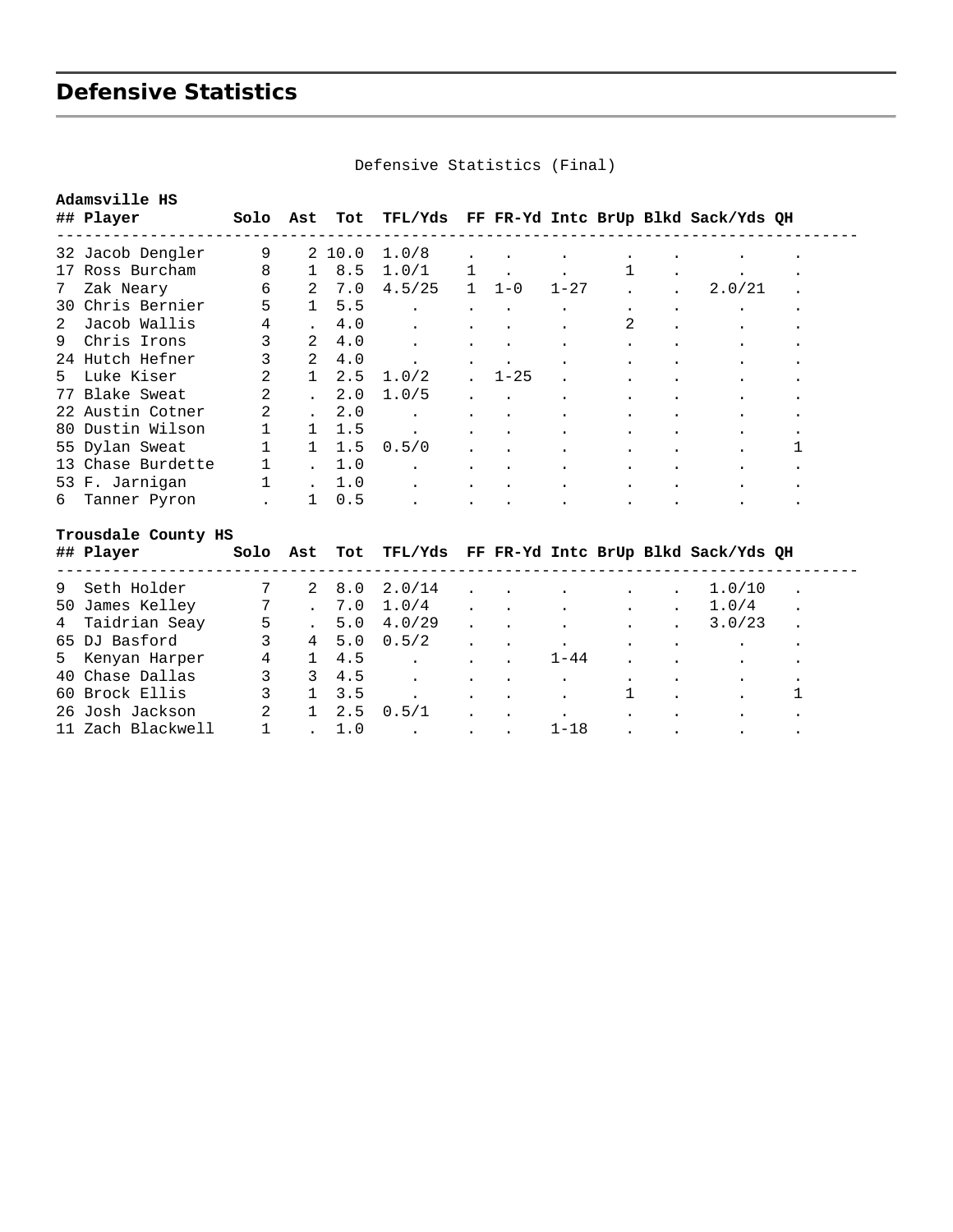#### **Box Score**

Box Score (Final)<br>1 2 3 4 Score **Score by Quarters 1 2 3 4 Score** ----------------- -- -- -- -- ----- Adamsville HS....... 0 6 6 0 - 12 Record: (11-3) Trousdale County HS.  $0 \quad 7 \quad 7 \quad - \quad 21$  Record:  $(14-0)$ 

**Scoring Summary:**

2nd 09:48 ADAM - Jacob Wallis 89 yd pass from Seth Paul (Will Linam kick failed), 3-86  $1:28$ , ADAM  $6$  - TCHS  $0$  00:28 TCHS - Josh Jackson 18 yd pass from M. Claiborne (C. Lauderdale kick), 8-52  $2:46$ , ADAM  $6$  - TCHS 7 3rd 06:55 TCHS - Zach Blackwell 1 yd run (C. Lauderdale kick), 9-81 3:45, ADAM 6 - TCHS 14 01:15 ADAM - Zak Neary 1 yd run (Zak Neary rush failed), 4-63 1:21, ADAM 12 - TCHS 14 4th 06:16 TCHS - M. Claiborne 2 yd run (C. Lauderdale kick), 6-65 1:49, ADAM 12 - TCHS 21

|                            | ADAM         | TCHS         |
|----------------------------|--------------|--------------|
| FIRST DOWNS                | 13           | 19           |
| RUSHES-YARDS (NET)         | $32 - 91$    | 54-261       |
| PASSING YDS (NET)          | 141          | 73           |
| Passes Att-Comp-Int        | $16 - 7 - 2$ | $11 - 3 - 1$ |
| TOTAL OFFENSE PLAYS-YARDS  | $48 - 232$   | 65-334       |
| Fumble Returns-Yards       | $1 - 25$     | $0 - 0$      |
| Punt Returns-Yards         | $1 - -2$     | $1 - 29$     |
| Kickoff Returns-Yards      | $3 - 37$     | $3 - 8$      |
| Interception Returns-Yards | $1 - 27$     | $2 - 62$     |
| Punts (Number-Avg)         | $5 - 29.4$   | $1 - 30.0$   |
| Fumbles-Lost               | $1 - 0$      | $2 - 2$      |
| Penalties-Yards            | $5 - 34$     | $4 - 49$     |
| Possession Time            | 21:44        | 26:16        |
| Third-Down Conversions     | 6 of 11      | 8 of 13      |
| Fourth-Down Conversions    | $0$ of $0$   | $0$ of $3$   |
| Red-Zone Scores-Chances    | $1 - 3$      | $3 - 4$      |
| Sacks By: Number-Yards     | $2 - 21$     | $5 - 37$     |

**RUSHING:** Adamsville HS-Zak Neary 22-110; Jacob Wallis 1-0; Seth Paul 9-minus 19. Trousdale County HS-Kenyan Harper 24-177; Zach Blackwell 10-49; Chase Dallas 7-25; M. Claiborne 11-11; TEAM 2-minus 1.

**PASSING:** Adamsville HS-Seth Paul 7-16-2-141; Zak Neary 0-0-0-0. Trousdale County HS-M. Claiborne 3-11-1-73.

**RECEIVING:** Adamsville HS-Jacob Wallis 3-95; Zak Neary 2-24; Ross Burcham 1-13; Luke Kiser 1-9. Trousdale County HS-Kenyan Harper 2-55; Josh Jackson 1-18.

**INTERCEPTIONS:** Adamsville HS-Zak Neary 1-27. Trousdale County HS-Kenyan Harper 1-44; Zach Blackwell 1-18.

**FUMBLES:** Adamsville HS-Seth Paul 1-0. Trousdale County HS-M. Claiborne 1-1; Kenyan Harper 1-1.

Stadium: Tucker Stadium Attendance: 0 Kickoff time: 11 AM End of Game: 1:35 Total elapsed time: 2:35

Officials: Temperature: 30 Wind: NE @7 Weather: Very cold, cloudy

Offensive MVP: Kenyan Harper (Troudale Co.) Defensive MVP: Zak Neary (Adamsville)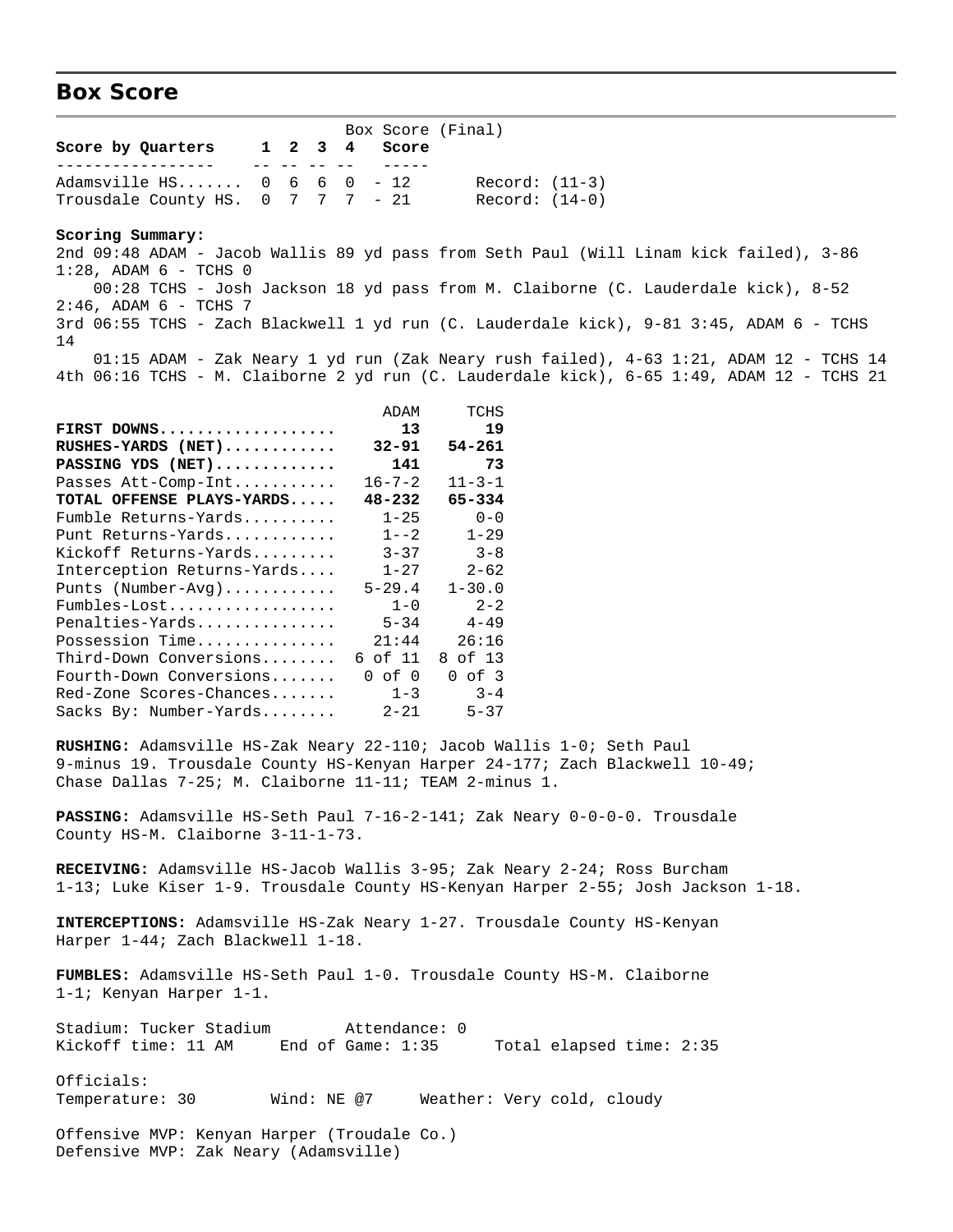Adamsville HS vs Trousdale County HS (Dec 07, 2013 at Cookeville, Tenn.)

**SACKS (UA-A):** Adamsville HS-Zak Neary 2-0. Trousdale County HS-Taidrian Seay 3-0; James Kelley 1-0; Seth Holder 1-0.

**TACKLES (UA-A):** Adamsville HS-Jacob Dengler 9-2; Ross Burcham 8-1; Zak Neary 6-2; Chris Bernier 5-1; Jacob Wallis 4-0; Chris Irons 3-2; Hutch Hefner 3-2; Luke Kiser 2-1; Blake Sweat 2-0; Austin Cotner 2-0; Dustin Wilson 1-1; Dylan Sweat 1-1; Chase Burdette 1-0; F. Jarnigan 1-0; Tanner Pyron 0-1.

Trousdale County HS-Seth Holder 7-2; James Kelley 7-0; Taidrian Seay 5-0; DJ Basford 3-4; Kenyan Harper 4-1; Chase Dallas 3-3; Brock Ellis 3-1; Josh Jackson 2-1; Zach Blackwell 1-0.

#### **Player participation:**

Adamsville HS: 2-Jacob Wallis, 5-Luke Kiser, 6-Tanner Pyron, 7-Zak Neary, 8-Will Linam, 9-Chris Irons, 10-Seth Paul, 13-Chase Burdette, 15-Bradly Parmely, 17-Ross Burcham, 20-Brady Herrin, 22-Austin Cotner, 24-Hutch Hefner, 30-Chris Bernier, 32-Jacob Dengler, 53-F. Jarnigan, 55-Dylan Sweat, 77-Blake Sweat, 80-Dustin Wilson.

Trousdale County HS: 3-M. Claiborne, 4-Taidrian Seay, 5-Kenyan Harper, 7-Ricky Harrison, 9-Seth Holder, 10-C. Lauderdale, 11-Zach Blackwell, 26-Josh Jackson, 40-Chase Dallas, 50-James Kelley, 60-Brock Ellis, 65- DJ Basford.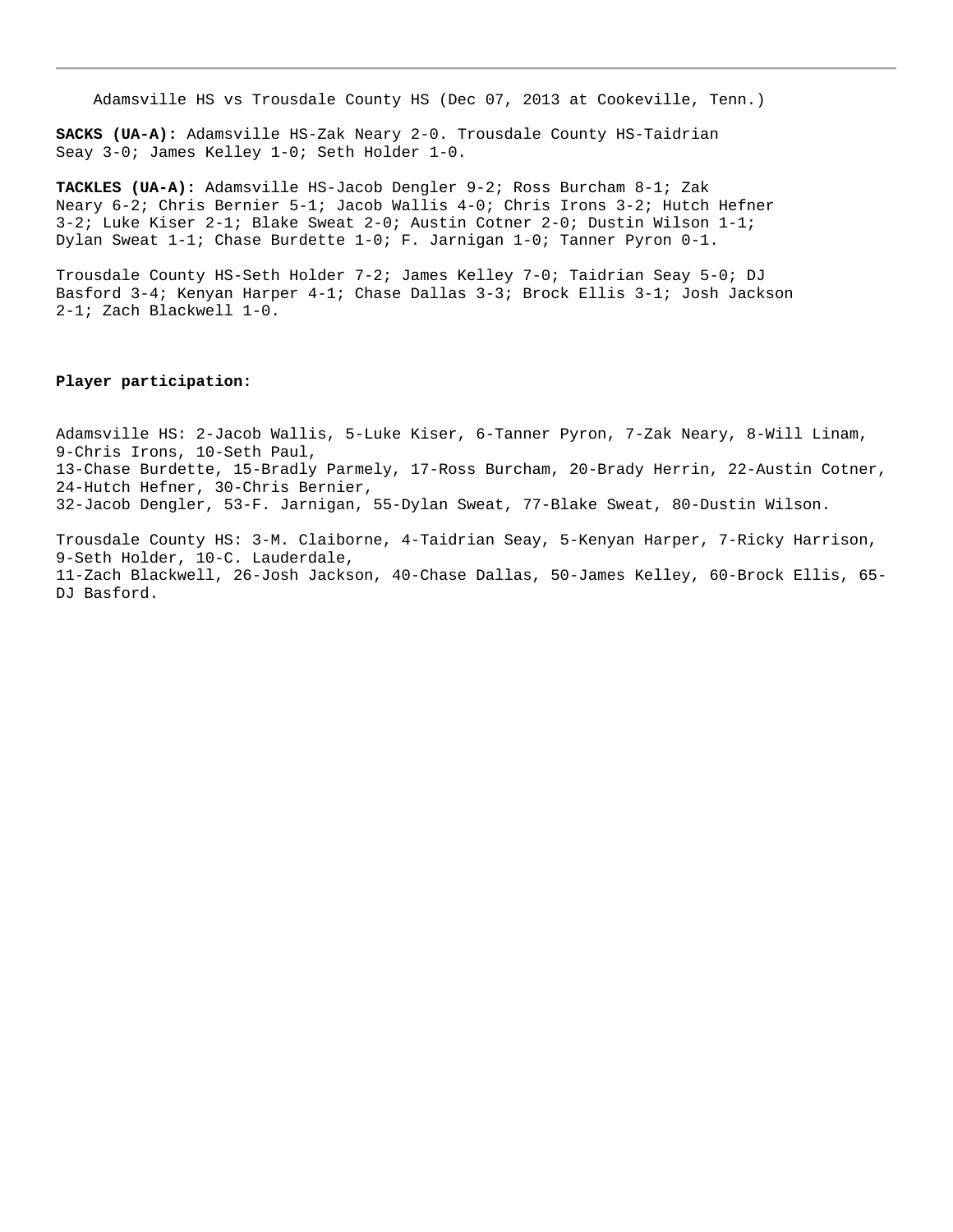#### **Play-by-Play Summary (1st Quarter)**

 Ross Burcham kickoff 34 yards to the TCHS26, Zach Blackwell return 8 yards to the TCHS34 (Chase Burdette). T 1-10 T34 Kenyan Harper rush for 1 yard to the TCHS35 (Jacob Dengler). T 2-9 T35 Kenyan Harper rush for 9 yards to the TCHS44, **1ST DOWN TCHS** (Ross Burcham). T 1-10 T44 Kenyan Harper rush for 12 yards to the ADAM44, fumble forced by Ross Burcham, fumble by Kenyan Harper recovered by ADAM Zak Neary at ADAM38. -------------- 3 plays, 28 yards, TOP 01:09 --------------- A 1-10 A38 ADAMSVILLE HS drive start at 10:51. A 1-10 A38 Seth Paul pass incomplete to Jacob Wallis. A 2-10 A38 Zak Neary rush for 3 yards to the ADAM41 (Josh Jackson). A 3-7 A41 Seth Paul pass complete to Luke Kiser for 9 yards to the 50 yardline, **1ST DOWN ADAM** (James Kelley). A 1-10 A50 Zak Neary rush for 3 yards to the TCHS47 (Brock Ellis;Chase Dallas). A 2-7 T47 Zak Neary rush for 4 yards to the TCHS43 (Kenyan Harper). A 3-3 T43 Zak Neary rush for 5 yards to the TCHS38, **1ST DOWN ADAM** (Seth Holder;DJ Basford). A 1-10 T38 Seth Paul sacked for loss of 4 yards to the TCHS42 (James Kelley). A 2-14 T42 Zak Neary rush for 2 yards to the TCHS40 (Seth Holder). A 3-12 T40 Seth Paul sacked for loss of 4 yards to the TCHS44 (Taidrian Seay). A 4-16 T44 Ross Burcham punt 16 yards to the TCHS28, downed. --------------- 9 plays, 18 yards, TOP 04:29 --------------- T 1-10 T28 TROUSDALE COUNTY HS drive start at 06:22. T 1-10 T28 Zach Blackwell rush for 1 yard to the TCHS29 (Chris Bernier). T 2-9 T29 Kenyan Harper rush for loss of 1 yard to the TCHS28 (Zak Neary).<br>T 3-10 T28 M. Claiborne rush for 14 yards to the TCHS42, **1ST DOWN TCHS** (Ros M. Claiborne rush for 14 yards to the TCHS42, 1ST DOWN TCHS (Ross Burcham). T 1-10 T42 Chase Dallas rush for 4 yards to the TCHS46 (Hutch Hefner). T 2-6 T46 Kenyan Harper rush for 2 yards to the TCHS48 (Luke Kiser;Chris Bernier). T 3-4 T48 M. Claiborne rush for 7 yards to the ADAM45, **1ST DOWN TCHS** (Jacob Wallis). T 1-10 A45 Chase Dallas rush for 8 yards to the ADAM37 (Jacob Wallis).<br>T 2-2 A37 Chase Dallas rush for 3 yards to the ADAM34, 1ST DOWN TCHS Chase Dallas rush for 3 yards to the ADAM34, 1ST DOWN TCHS (F. Jarnigan). T 1-10 A34 Kenyan Harper rush for 5 yards to the ADAM29 (Jacob Dengler). T 2-5 A29 M. Claiborne pass incomplete to Kenyan Harper. M. Claiborne rush for 4 yards to the ADAM25 (Hutch Hefner). T 4-1 A25 *PENALTY ADAM Encroachment 5 yards to the ADAM20, 1ST DOWN TCHS*. T 1-10 A20 Zach Blackwell rush for 7 yards to the ADAM13 (Austin Cotner). T 2-3 A13 Kenyan Harper rush for 1 yard to the ADAM12 (Zak Neary). ==========END OF 1st QUARTER==========

 ADAMSVILLE HS 0, TROUSDALE COUNTY HS 0 ======================================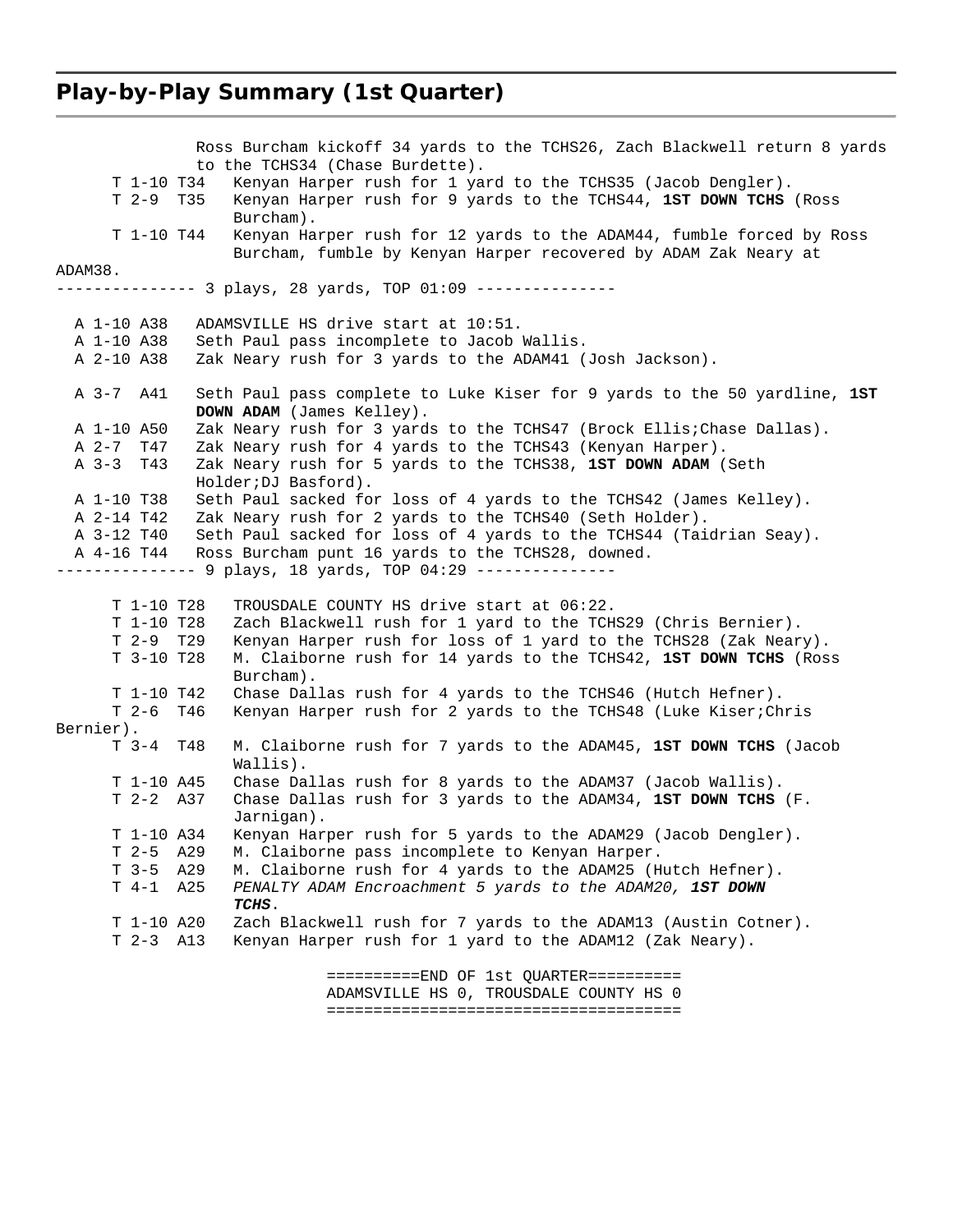# **Play-by-Play Summary (2nd quarter)**

| $T$ 3-2 $A12$<br>$T$ 3-2 $A12$                        | Start of 2nd quarter, clock 12:00.<br>Kenyan Harper rush for loss of 1 yard to the ADAM13 (Zak Neary; Dylan<br>Sweat).                                                                                                                                                                                                              |
|-------------------------------------------------------|-------------------------------------------------------------------------------------------------------------------------------------------------------------------------------------------------------------------------------------------------------------------------------------------------------------------------------------|
| $T$ 4-3 A13                                           | Kenyan Harper rush for loss of 1 yard to the ADAM14 (Ross Burcham).<br>---------- 15 plays, 58 yards, TOP 07:06 ---------------                                                                                                                                                                                                     |
| A 1-10 A14<br>A 1-10 A14<br>A 2-7 A17<br>A 3-13 A11   | ADAMSVILLE HS drive start at 11:16.<br>Zak Neary rush for 3 yards to the ADAM17 (Chase Dallas; DJ Basford).<br>Zak Neary rush for loss of 6 yards to the ADAM11 (Taidrian Seay).<br>Seth Paul pass complete to Jacob Wallis for 89 yards to the TCHSO, 1ST<br>DOWN ADAM, TOUCHDOWN, clock 09:48.<br>Will Linam kick attempt failed. |
|                                                       | ADAMSVILLE HS 6, TROUSDALE COUNTY HS 0                                                                                                                                                                                                                                                                                              |
|                                                       | --------- 3 plays, 86 yards, TOP 01:28 ---------------                                                                                                                                                                                                                                                                              |
| to                                                    | Ross Burcham kickoff 24 yards to the TCHS36, Taidrian Seay return 0 yards                                                                                                                                                                                                                                                           |
|                                                       | the TCHS36.                                                                                                                                                                                                                                                                                                                         |
| T 1-10 T36                                            | TROUSDALE COUNTY HS drive start at 09:48.                                                                                                                                                                                                                                                                                           |
| T 1-10 T36                                            | Kenyan Harper rush for 19 yards to the ADAM45, 1ST DOWN TCHS                                                                                                                                                                                                                                                                        |
| $T 1-10 A45$                                          | (Jacob Dengler).<br>M. Claiborne rush for 9 yards to the ADAM36 (Ross Burcham; Tanner                                                                                                                                                                                                                                               |
| Pyron).                                               |                                                                                                                                                                                                                                                                                                                                     |
| T 2-1 A36                                             | M. Claiborne pass incomplete to Seth Holder, QB hurry by Dylan Sweat.                                                                                                                                                                                                                                                               |
| $T$ 3-1 A36                                           | Chase Dallas rush for 2 yards to the ADAM34, 1ST DOWN TCHS (Hutch<br>Hefner).                                                                                                                                                                                                                                                       |
| T 1-10 A34<br>$T$ 2-8 A32<br>T 3-13 A37<br>T 4-13 A37 | Zach Blackwell rush for 2 yards to the ADAM32 (Chris Irons).<br>Kenyan Harper rush for loss of 5 yards to the ADAM37 (Blake Sweat).<br>M. Claiborne pass incomplete to Kenyan Harper (Jacob Wallis).<br>M. Claiborne pass incomplete to Kenyan Harper (Jacob Wallis).                                                               |
|                                                       |                                                                                                                                                                                                                                                                                                                                     |
| A 1-10 A37                                            | ADAMSVILLE HS drive start at 06:58.                                                                                                                                                                                                                                                                                                 |
| A 1-10 A37                                            | Zak Neary rush for loss of 4 yards to the ADAM33 (Seth Holder).                                                                                                                                                                                                                                                                     |
| A 2-14 A33                                            | Seth Paul pass complete to Ross Burcham for 13 yards to the ADAM46 (DJ<br>Basford).                                                                                                                                                                                                                                                 |
| A 3-1 A 46                                            | Seth Paul rush for 2 yards to the ADAM48, 1ST DOWN ADAM (Brock<br>Ellis).                                                                                                                                                                                                                                                           |
| A 1-10 A48<br>Jackson).                               | Zak Neary rush for loss of 3 yards to the ADAM45 (DJ Basford; Josh                                                                                                                                                                                                                                                                  |
| A 2-13 A45                                            | Seth Paul rush for 4 yards to the ADAM49 (Seth Holder).                                                                                                                                                                                                                                                                             |
| A 3-9 A49                                             | Seth Paul sacked for loss of 10 yards to the ADAM39 (Seth Holder).                                                                                                                                                                                                                                                                  |
| A 4-19 A39                                            | Ross Burcham punt 42 yards to the TCHS19, Kenyan Harper return 29 yards to<br>the TCHS48, out-of-bounds.                                                                                                                                                                                                                            |
|                                                       | ---------- 6 plays, 2 yards, TOP 03:44 ---------------                                                                                                                                                                                                                                                                              |
| T 1-10 T48                                            | TROUSDALE COUNTY HS drive start at 03:14.                                                                                                                                                                                                                                                                                           |
| T 1-10 T48                                            | Chase Dallas rush for 4 yards to the ADAM48 (Luke Kiser).                                                                                                                                                                                                                                                                           |
| T 2-6 A48                                             | Zach Blackwell rush for 7 yards to the ADAM41, 1ST DOWN TCHS<br>(Jacob Dengler; Hutch Hefner).                                                                                                                                                                                                                                      |
| $T 1-10 A41$                                          | Kenyan Harper rush for 1 yard to the ADAM40 (Jacob Wallis).                                                                                                                                                                                                                                                                         |
| $T 2-9 A40$                                           | Zach Blackwell rush for no gain to the ADAM40 (Jacob Dengler).                                                                                                                                                                                                                                                                      |
| $T$ 3-9 $A40$<br>ADAM18,                              | M. Claiborne pass complete to Kenyan Harper for 22 yards to the                                                                                                                                                                                                                                                                     |
| T 1-10 A18                                            | 1ST DOWN TCHS (Chris Irons).<br>M. Claiborne pass incomplete to Zach Blackwell (Ross Burcham).                                                                                                                                                                                                                                      |
|                                                       |                                                                                                                                                                                                                                                                                                                                     |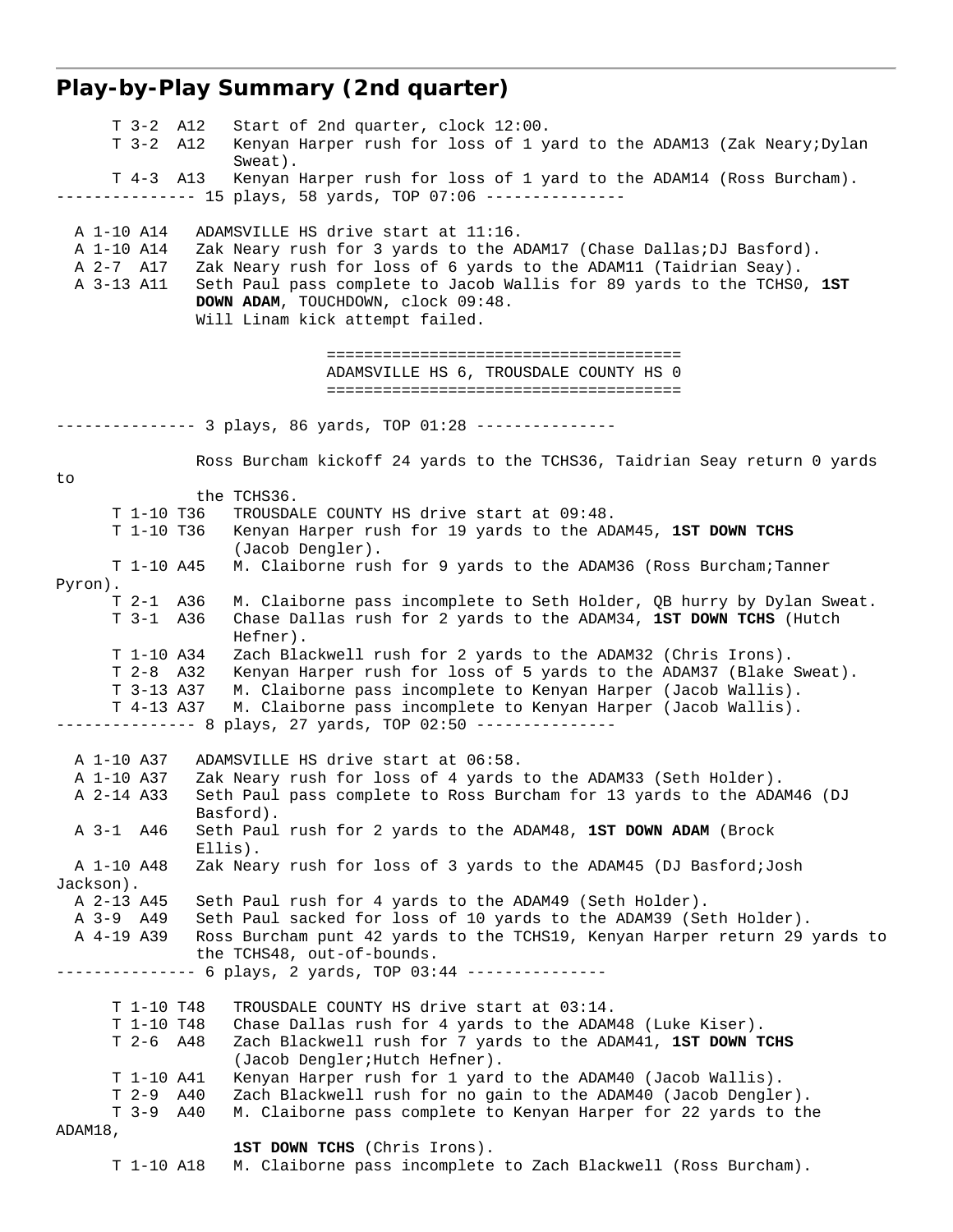| T 2-10 A18 | M. Claiborne pass incomplete to Zach Blackwell.                           |
|------------|---------------------------------------------------------------------------|
| T 3-10 A18 | M. Claiborne pass complete to Josh Jackson for 18 yards to the ADAMO,     |
|            | 1ST DOWN TCHS, TOUCHDOWN, clock 00:28.                                    |
| T 1-G A03  | Timeout Trousdale County HS, clock 00:28.                                 |
|            | C. Lauderdale kick attempt good.                                          |
|            |                                                                           |
|            |                                                                           |
|            | ADAMSVILLE HS 6, TROUSDALE COUNTY HS 7                                    |
|            |                                                                           |
|            |                                                                           |
|            |                                                                           |
|            |                                                                           |
|            | C. Lauderdale kickoff 19 yards to the ADAM41, Bradly Parmely return 0     |
|            | yards to the ADAM41.                                                      |
| A 1-10 A41 | ADAMSVILLE HS drive start at 00:28.                                       |
| A 1-10 A41 | Seth Paul pass complete to Jacob Wallis for no gain to the ADAM41 (James  |
|            | Kelley).                                                                  |
| A 2-10 A41 | Timeout Adamsville HS, clock 00:16.                                       |
| A 2-10 A41 | Seth Paul pass complete to Zak Neary for 15 yards to the TCHS44, 1ST DOWN |
|            | ADAM, out-of-bounds (Josh Jackson).                                       |
| A 1-10 T44 | Seth Paul pass complete to Zak Neary for 9 yards to the TCHS35,           |
|            | out-of-bounds (Chase Dallas), PENALTY TCHS roughing passer 15 yards to    |
|            | the TCHS20, 1ST DOWN ADAM.                                                |
| A 1-10 T20 | 1st and $10$ .                                                            |
| A 1-10 T20 | Timeout Adamsville HS, clock 00:01.                                       |
| A 1-10 T20 | Seth Paul pass incomplete to Ross Burcham.                                |
| A 2-10 T20 | End of half, clock 00:00.                                                 |
|            | $=======END OF 2nd 0UARTER=========$                                      |
|            | ADAMSVILLE HS 6, TROUSDALE COUNTY HS 7                                    |
|            |                                                                           |
|            |                                                                           |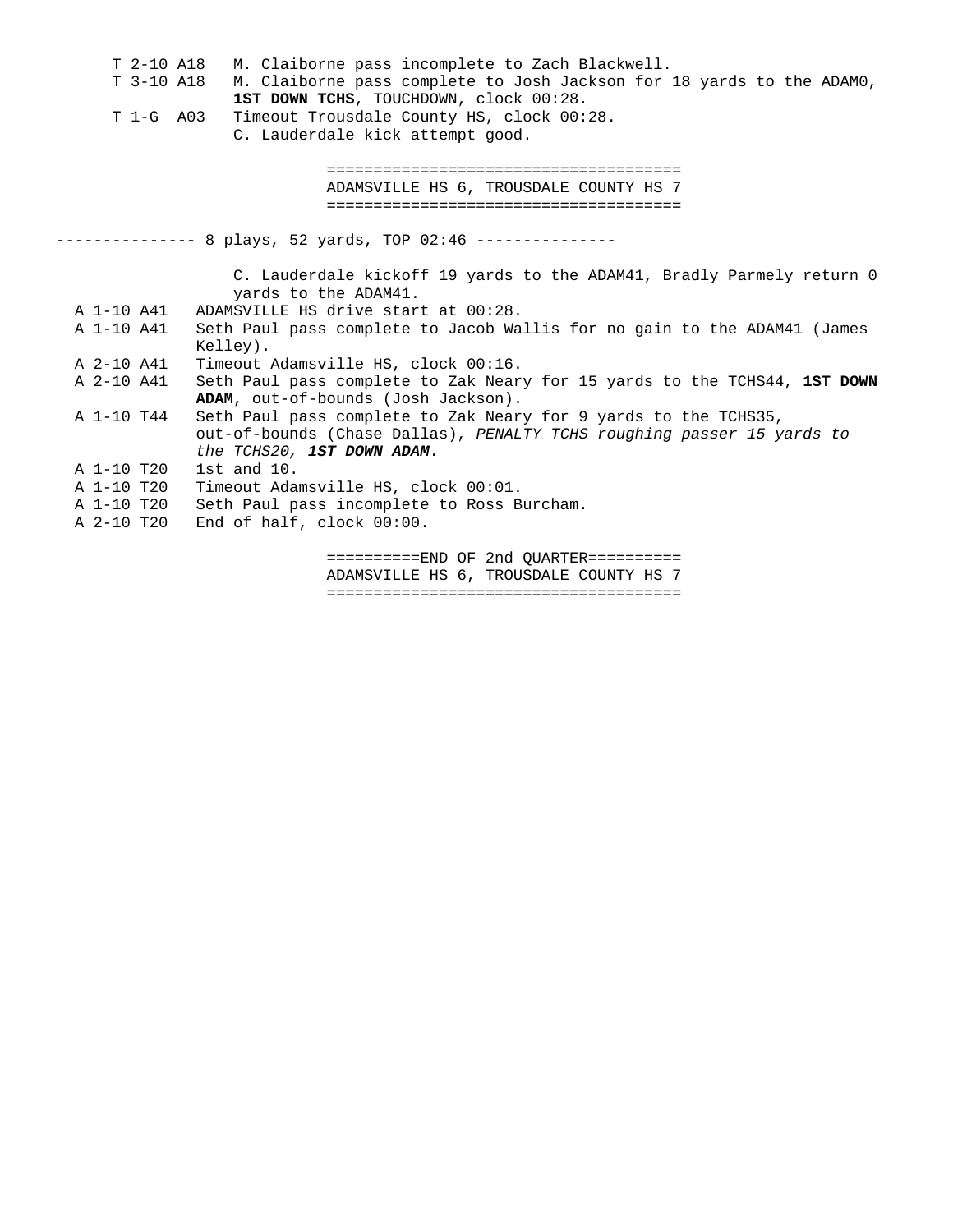# **Play-by-Play Summary (3rd quarter)**

| A 2-10 T20     | Start of 3rd quarter, clock 12:00.                                         |
|----------------|----------------------------------------------------------------------------|
|                | A 2-10 T20 Change of possession, TCHS ball on TCHS40, 1st and 10.          |
|                | --------------- 4 plays, 39 yards, TOP 00:28 ---------------               |
|                |                                                                            |
| T 1-10 T40     | TROUSDALE COUNTY HS drive start at 12:00.                                  |
|                |                                                                            |
|                | C. Lauderdale kickoff 21 yards to the ADAM39, fair catch by Austin         |
|                | Cotner.                                                                    |
| A 1-10 A39     | ADAMSVILLE HS drive start at 12:00.                                        |
| A 1-10 A39     | Jacob Wallis rush for no gain to the ADAM39 (Zach Blackwell).              |
| A 2-10 A39     | Zak Neary rush for 5 yards to the ADAM44 (Seth Holder; Chase Dallas).      |
| A 3-5 A44      | Seth Paul pass incomplete to Ross Burcham.                                 |
|                |                                                                            |
| A 4-5 A44      | Ross Burcham punt 37 yards to the TCHS19, out-of-bounds.                   |
|                |                                                                            |
|                |                                                                            |
|                |                                                                            |
| T 1-10 T19     | TROUSDALE COUNTY HS drive start at 10:40.                                  |
| T 1-10 T19     | Kenyan Harper rush for 1 yard to the TCHS20 (Zak Neary).                   |
| $T$ 2-9 $T$ 20 | Kenyan Harper rush for 27 yards to the TCHS47, 1ST DOWN TCHS               |
|                | (Dustin Wilson).                                                           |
| T 1-10 T47     | Kenyan Harper rush for loss of 3 yards to the TCHS44 (Chris Irons),        |
|                | PENALTY TCHS holding 16 yards to the TCHS31, NO PLAY.                      |
| T 1-26 T31     | M. Claiborne pass complete to Kenyan Harper for 33 yards to the            |
| ADAM36,        |                                                                            |
|                | 1ST DOWN TCHS, out-of-bounds (Chris Bernier), PENALTY ADAM                 |
|                | personal foul 15 yards to the ADAM21, 1ST DOWN TCHS.                       |
| T 1-10 A21     | $1st$ and $10.$                                                            |
| T 1-10 A21     | Kenyan Harper rush for 3 yards to the ADAM18 (Jacob Wallis).               |
| $T 2-7 A18$    | Kenyan Harper rush for 4 yards to the ADAM14 (Jacob Dengler).              |
| $T$ 3-3 $A14$  | M. Claiborne rush for 8 yards to the ADAM6, 1ST DOWN TCHS (Austin          |
|                | Cotner).                                                                   |
| T 1-G A06      | Kenyan Harper rush for loss of 2 yards to the ADAM8 (Zak Neary).           |
| T 2-G A08      | PENALTY ADAM Encroachment 4 yards to the ADAM4.                            |
|                |                                                                            |
| T 2-G A04      | Chase Dallas rush for 3 yards to the ADAM1 (Chris Bernier).                |
| T 3-G A01      | Zach Blackwell rush for 1 yard to the ADAM0, TOUCHDOWN, clock 06:55.       |
|                | C. Lauderdale kick attempt good.                                           |
|                |                                                                            |
|                |                                                                            |
|                | ADAMSVILLE HS 6, TROUSDALE COUNTY HS 14                                    |
|                |                                                                            |
|                |                                                                            |
|                | -------------- 9 plays, 81 yards, TOP 03:45 ---------------                |
|                |                                                                            |
|                | C. Lauderdale kickoff 19 yards to the ADAM41, Brady Herrin return 1        |
|                | yards to the ADAM42.                                                       |
| A 1-10 A42     | ADAMSVILLE HS drive start at 06:55.                                        |
| A 1-10 A42     | Zak Neary rush for 7 yards to the ADAM49 (Kenyan Harper).                  |
| A 2-3 A49      | Seth Paul pass incomplete to Jacob Wallis.                                 |
| A 3-3 A 49     | Zak Neary rush for 4 yards to the TCHS47, 1ST DOWN ADAM (DJ Basford).      |
| A 1-10 T47     | Zak Neary rush for 12 yards to the TCHS35, 1ST DOWN ADAM (Chase            |
|                | Dallas).                                                                   |
| A 1-10 T35     | Zak Neary rush for 1 yard to the TCHS34 (Seth Holder).                     |
| A 2-9 T34      | Seth Paul pass intercepted by Zach Blackwell at the TCHS26, Zach Blackwell |
|                |                                                                            |
|                | return 18 yards to the TCHS44 (Chris Bernier).                             |
|                | ------------- 6 plays, 24 yards, TOP 02:05 ---------------                 |
|                |                                                                            |
| T 1-10 T44     | TROUSDALE COUNTY HS drive start at 04:50.                                  |
| T 1-10 T44     | Zach Blackwell rush for 2 yards to the TCHS46 (Chris Irons; Jacob          |
|                | Dengler).                                                                  |
| $T$ 2-8 $T46$  | Kenyan Harper rush for 28 yards to the ADAM26, 1ST DOWN TCHS               |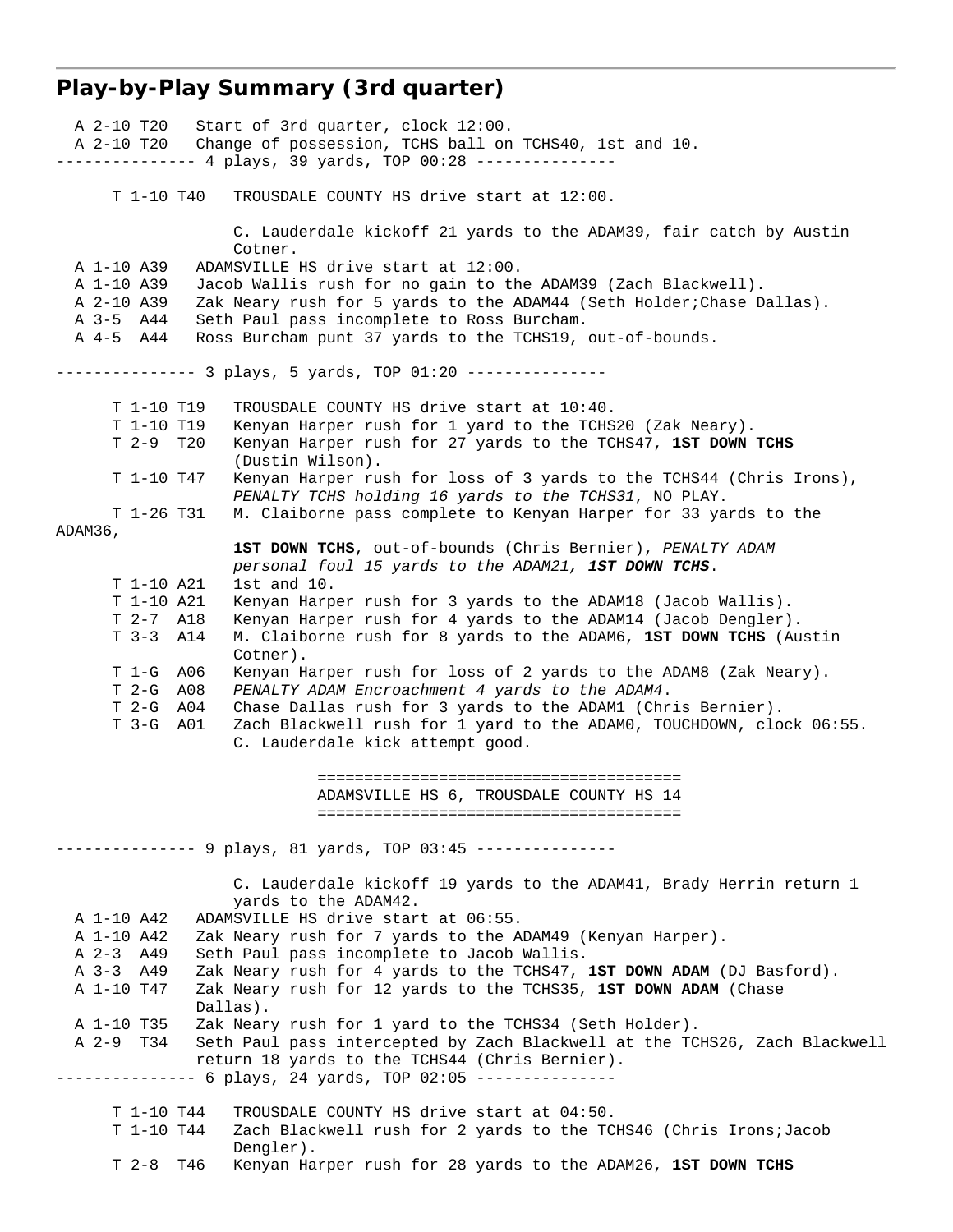| T 1-10 A26<br>T 2-9 A 25<br>Kiser | (Ross Burcham).<br>Chase Dallas rush for 1 yard to the ADAM25 (Dustin Wilson; Zak Neary).<br>M. Claiborne sacked for loss of 9 yards to the ADAM34 (Zak Neary),<br>fumble by M. Claiborne recovered by ADAM Luke Kiser at ADAM38, Luke |  |
|-----------------------------------|----------------------------------------------------------------------------------------------------------------------------------------------------------------------------------------------------------------------------------------|--|
|                                   | for 25 yards to the TCHS37 (Seth Holder).                                                                                                                                                                                              |  |
|                                   | ------- 4 plays, 18 yards, TOP 02:14 ---------------                                                                                                                                                                                   |  |
|                                   |                                                                                                                                                                                                                                        |  |
|                                   | A 1-10 T37 ADAMSVILLE HS drive start at 02:36, ADAM ball on ADAM37.                                                                                                                                                                    |  |
| A 1-10 A37<br>Harper).            | Zak Neary rush for 35 yards to the TCHS28, 1ST DOWN ADAM (Kenyan                                                                                                                                                                       |  |
| A 1-10 T28                        | Zak Neary rush for 7 yards to the TCHS21 (Brock Ellis).                                                                                                                                                                                |  |
| A 2-3 T21<br>Harper).             | Zak Neary rush for 20 yards to the TCHS1, 1ST DOWN ADAM (Kenyan                                                                                                                                                                        |  |
| A 1-G T01                         | Zak Neary rush for 1 yard to the TCHSO, TOUCHDOWN, clock 01:15.                                                                                                                                                                        |  |
| A 1-G T03                         | Timeout Trousdale County HS, clock 01:15.                                                                                                                                                                                              |  |
| A 1-G T03                         | Timeout Trousdale County HS, clock 01:15.                                                                                                                                                                                              |  |
|                                   | Zak Neary rush attempt failed.                                                                                                                                                                                                         |  |
|                                   | --------------------------------------                                                                                                                                                                                                 |  |
|                                   | ADAMSVILLE HS 12, TROUSDALE COUNTY HS 14                                                                                                                                                                                               |  |
|                                   |                                                                                                                                                                                                                                        |  |
|                                   | --------------- 4 plays, 63 yards, TOP 01:21 ---------------                                                                                                                                                                           |  |
| to                                | Ross Burcham kickoff 26 yards to the TCHS34, Chase Dallas return 0 yards                                                                                                                                                               |  |
| the TCHS34.                       |                                                                                                                                                                                                                                        |  |

 T 1-10 T34 TROUSDALE COUNTY HS drive start at 01:15. T 1-10 T34 M. Claiborne rush for loss of 2 yards to the TCHS32 (Luke Kiser). T 2-12 T32 M. Claiborne sacked for loss of 12 yards to the TCHS20 (Zak Neary). T 3-24 T20 M. Claiborne pass incomplete to Kenyan Harper.

> ===========END OF 3rd QUARTER=========== ADAMSVILLE HS 12, TROUSDALE COUNTY HS 14 ========================================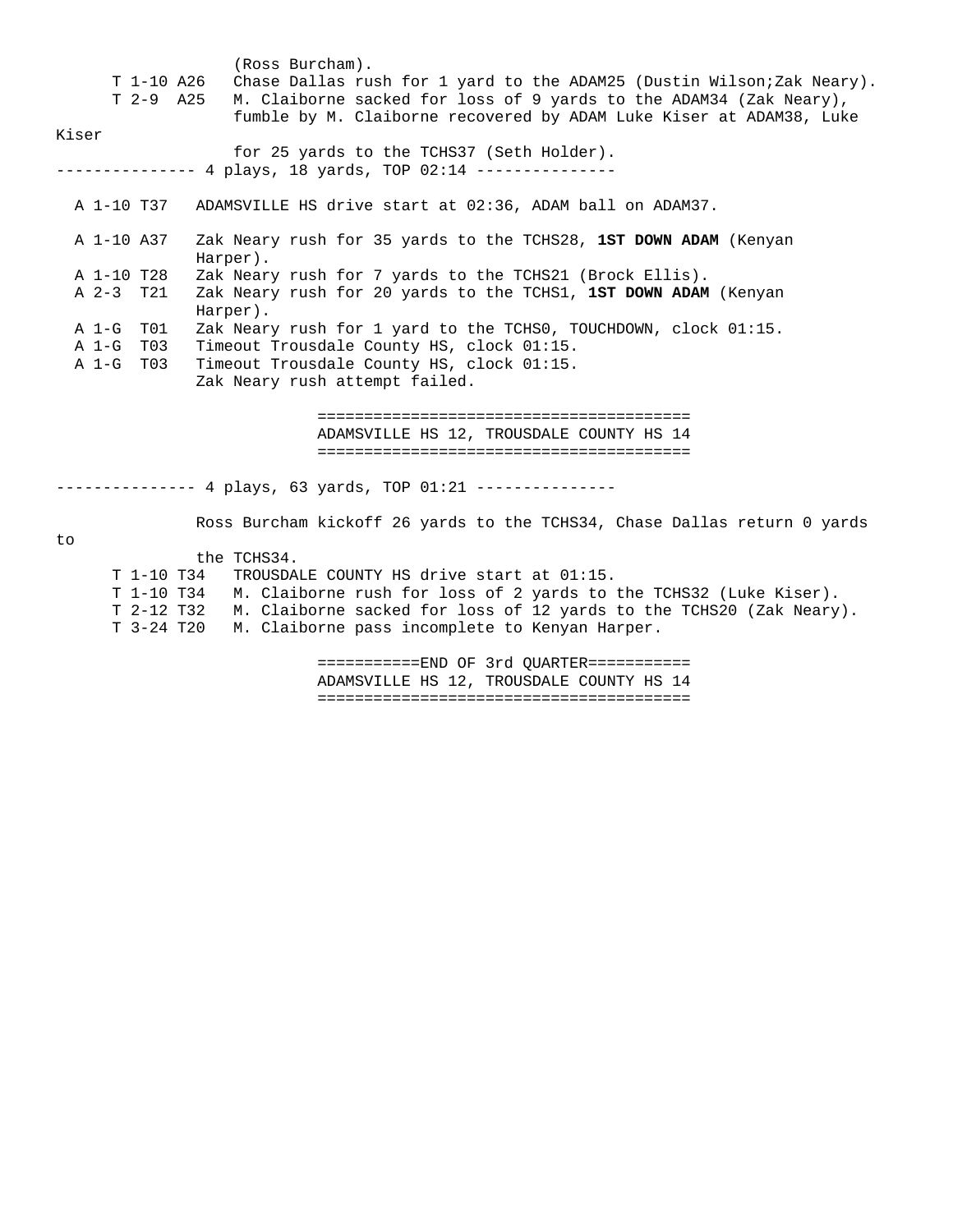# **Play-by-Play Summary (4th quarter)**

| T 4-24 T20                                          | Start of 4th quarter, clock 12:00.                                                                                          |  |
|-----------------------------------------------------|-----------------------------------------------------------------------------------------------------------------------------|--|
| T 4-24 T20                                          | C. Lauderdale punt 30 yards to the 50 yardline, Jacob Wallis return -2                                                      |  |
|                                                     | yards to the ADAM48 (James Kelley).                                                                                         |  |
|                                                     | -------------- 3 plays, minus 14 yards, TOP 01:23 ---------------                                                           |  |
| A 1-10 A48                                          | ADAMSVILLE HS drive start at 11:52.                                                                                         |  |
| A 1-10 A48                                          | Zak Neary rush for 2 yards to the 50 yardline (Kenyan Harper; DJ Basford).                                                  |  |
| A 2-8 A50                                           | Zak Neary rush for 7 yards to the TCHS43 (Brock Ellis).                                                                     |  |
| A 3-1 T43                                           | Seth Paul rush for 2 yards to the TCHS41, 1ST DOWN ADAM (DJ Basford).                                                       |  |
| A 1-10 T41                                          | Seth Paul rush for loss of 1 yard to the TCHS42, fumble by Seth Paul                                                        |  |
|                                                     | recovered by ADAM Zak Neary at TCHS42, Zak Neary for 1 yard to the TCHS41<br>(Seth Holder).                                 |  |
| A 2-10 T41                                          | PENALTY ADAM false start 5 yards to the TCHS46.                                                                             |  |
| A 2-15 T46                                          | Seth Paul rush for 1 yard to the TCHS45 (James Kelley).                                                                     |  |
| A 3-14 T45                                          | PENALTY ADAM false start 5 yards to the 50 yardline.                                                                        |  |
|                                                     | A 3-19 A50<br>Seth Paul pass incomplete to Zak Neary.                                                                       |  |
| A 4-19 A50                                          | Ross Burcham punt 15 yards to the TCHS35, out-of-bounds.                                                                    |  |
|                                                     | -------------- 6 plays, 2 yards, TOP 03:47 ---------------                                                                  |  |
| T 1-10 T35                                          | TROUSDALE COUNTY HS drive start at 08:05.                                                                                   |  |
| T 1-10 T35                                          | Kenyan Harper rush for 27 yards to the ADAM38, 1ST DOWN TCHS,                                                               |  |
|                                                     | out-of-bounds (Ross Burcham).                                                                                               |  |
| T 1-10 A38                                          | Kenyan Harper rush for 5 yards to the ADAM33 (Jacob Dengler).                                                               |  |
| $T$ 2-5 A33                                         | Zach Blackwell rush for 3 yards to the ADAM30 (Chris Irons; Hutch<br>Hefner).                                               |  |
| $T$ 3-2 A30                                         | Zach Blackwell rush for 24 yards to the ADAM6, 1ST DOWN TCHS,                                                               |  |
|                                                     | out-of-bounds (Ross Burcham).                                                                                               |  |
| T 1-G A06                                           | Kenyan Harper rush for 4 yards to the ADAM2, out-of-bounds (Ross                                                            |  |
| T 2-G A02                                           | Burcham).<br>M. Claiborne rush for 2 yards to the ADAMO, TOUCHDOWN, clock 06:16.                                            |  |
|                                                     | C. Lauderdale kick attempt good.                                                                                            |  |
|                                                     |                                                                                                                             |  |
|                                                     |                                                                                                                             |  |
|                                                     | ADAMSVILLE HS 12, TROUSDALE COUNTY HS 21                                                                                    |  |
|                                                     |                                                                                                                             |  |
| ------ 6 plays, 65 yards, TOP 01:49 --------------- |                                                                                                                             |  |
|                                                     | Ricky Harrison kickoff 55 yards to the ADAM5, Jacob Wallis return 36<br>yards to the ADAM41 (Chase Dallas).                 |  |
| A 1-10 A41                                          | ADAMSVILLE HS drive start at 06:16.                                                                                         |  |
| A 1-10 A41                                          | Zak Neary sacked for loss of 10 yards to the ADAM31 (Taidrian Seay).                                                        |  |
| A 2-20 A31                                          | Seth Paul sacked for loss of 9 yards to the ADAM22 (Taidrian Seay).                                                         |  |
| A 3-29 A22                                          | Seth Paul pass incomplete to Jacob Wallis (Brock Ellis), QB hurry by Brock<br>Ellis.                                        |  |
| A 4-29 A22                                          | Ross Burcham punt 37 yards to the TCHS41, downed.                                                                           |  |
|                                                     | ----- 3 plays, minus 19 yards, TOP 02:01 ---------------                                                                    |  |
| T 1-10 T41                                          | TROUSDALE COUNTY HS drive start at 04:15.                                                                                   |  |
| T 1-10 T41                                          | Kenyan Harper rush for 11 yards to the ADAM48, 1ST DOWN TCHS                                                                |  |
|                                                     | (Chris Irons).                                                                                                              |  |
| T 1-10 A48                                          | Zach Blackwell rush for 2 yards to the ADAM46 (Blake Sweat).                                                                |  |
| $T2-8$                                              | A46<br>M. Claiborne rush for 2 yards to the ADAM44 (Jacob Dengler).                                                         |  |
| $T-3-6$                                             | A44<br>Timeout Adamsville HS, clock 02:56.                                                                                  |  |
| т 3-6                                               | Kenyan Harper rush for 1 yard to the ADAM43 (Chris Bernier).<br>A44                                                         |  |
| $T \quad 4-5$<br>$T \quad 4-5$                      | A43<br>Timeout Trousdale County HS, timeout Adamsville HS, clock 02:51.<br>Timeout Trousdale County HS, clock 02:51.<br>A43 |  |
| $T \quad 4-5$                                       | A43<br>M. Claiborne pass intercepted by Zak Neary at the ADAM36, Zak Neary                                                  |  |
|                                                     | return 27 yards to the TCHS37 (Taidrian Seay).                                                                              |  |